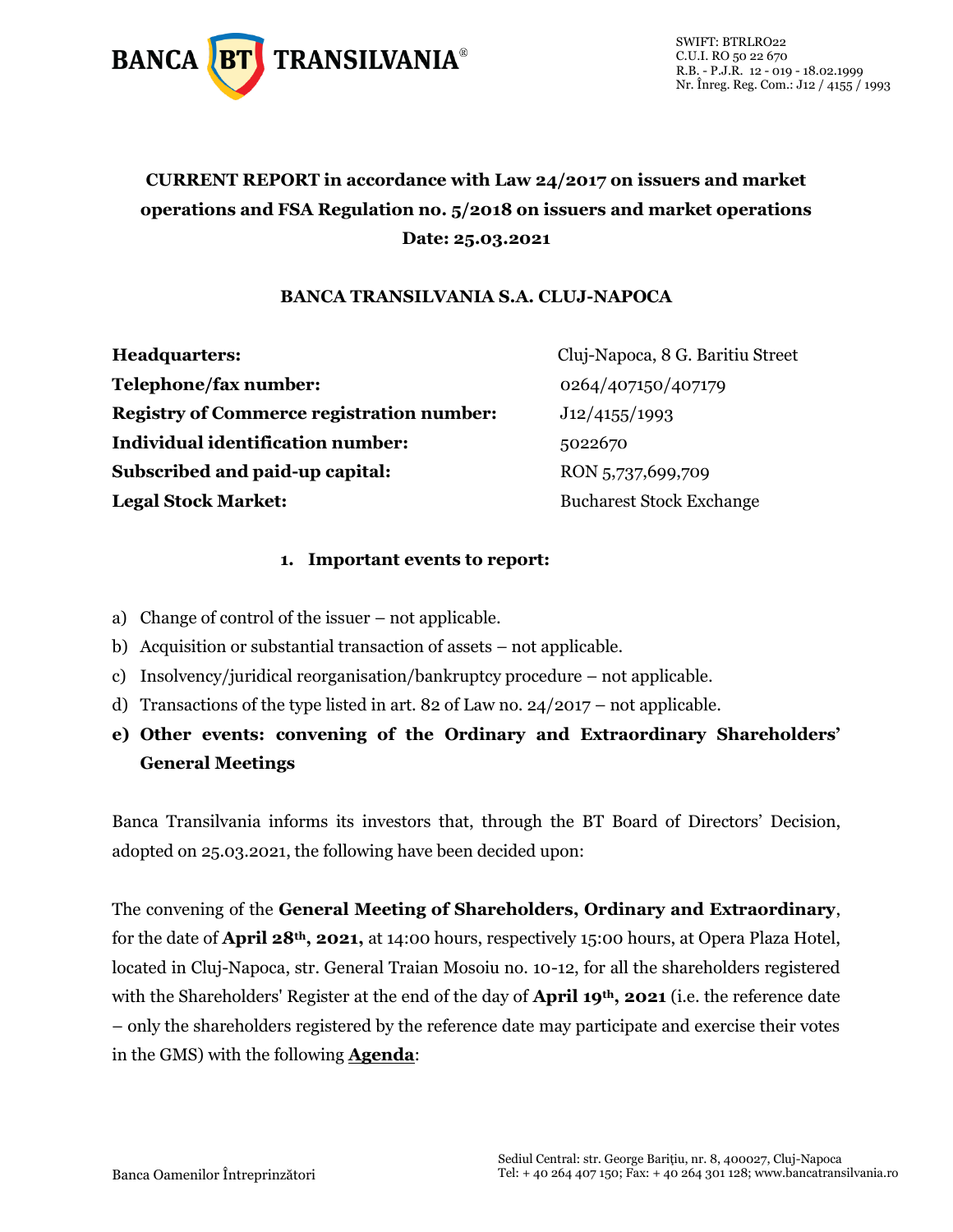

#### **For the Ordinary General Meeting:**

- **1.** Election of the meeting secretaries and technical secretaries, with the following proposals: Meeting secretaries - Ioana Olanescu, Gabriel Goga; Technical Secretaries - Flavia Vandor, Ioan Sumandea-Simionescu.
- **2.** Approval of the annual statutory IFRS financial statements for the 2020 financial year, in compliance with NBR's Order No. 27/2010, as subsequently amended, together with the Report of the Board of Directors and the Report of the Independent Auditor.
- **3.** Approval of the net profit distribution in the sum of RON 1,197,304,582 as follows: the amount of RON 197,780,334 will be allocated for legal and other reserves and the amount of RON 425,754,277 will be allocated for net profit reserves.
- **4.** Discharge of directors for 2020.
- **5.** Approval of the revenue and expenditure budget and the investment plan for 2021 (business plan for 2021).
- **6.** Establishing the directors' remuneration for 2021, including the maximum cap of additional remunerations (fixed and variable) granted to directors and managers.
- **7.** Approval of the remuneration policy regarding the Bank's management body.
- **8.** Approval of the date of **June 11th, 2021** as the registration date and of the **ex date June 10th, 2021**, for the identification of the shareholders who will benefit from the results of the Ordinary GMS and to whom the effects of the Ordinary GMS Decisions are applicable.
- **9.** Approval of the mandates for the Board of Directors and for its individual members to carry out the decisions adopted by the Ordinary General Meeting of Shareholders.

#### **For the Extraordinary General Meeting:**

- **1.** Election of the meeting secretaries and technical secretaries, with the following proposals: Meeting secretaries - Ioana Olanescu, Gabriel Goga; Technical Secretaries - Flavia Vandor, Ioan Sumandea-Simionescu.
- **2.** Increase of the share capital with the amount of RON 573,769,971 by issuing 573,769,971 new shares, at a nominal value of RON 1/share, establishing a price to compensate for the fractions of shares resulting from applying the algorithm and rounding the results, according to the legal provisions in force and also granting a mandate to the Board of Directors in order to establish a price higher than the approved one (if applicable).

The increase in the share capital will be carried out through the capitalization of reserves from the net profit of the year 2020, in amount of RON 573,769,971, by issuing a number of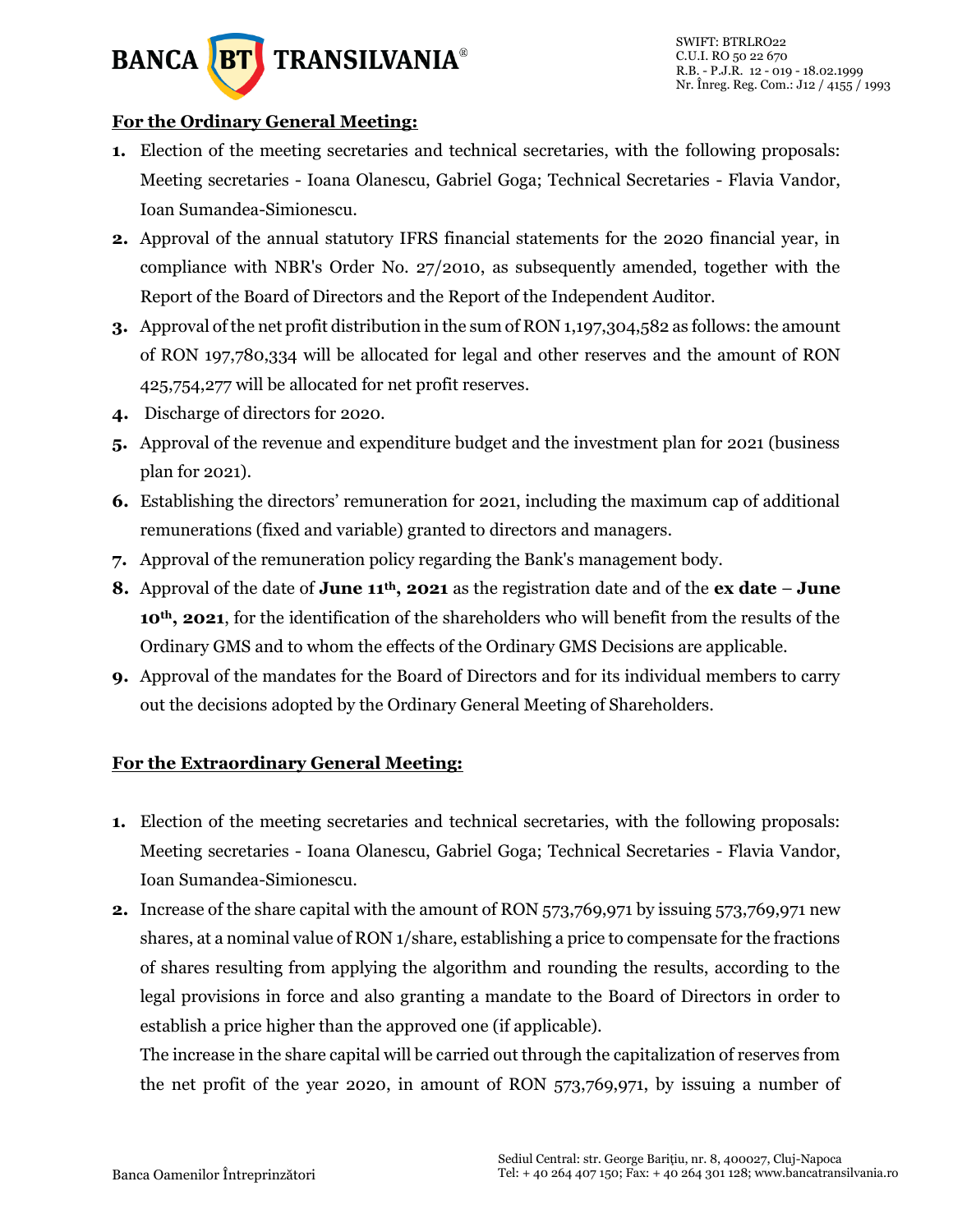

573,769,971 shares, with a nominal value of RON 1/share in the benefit of the shareholders registered with the Shareholding Register held by the Central Depository at the registration date that will be established by the GSM (proposed date September 10<sup>th</sup>, 2021);

- **3.** Approval of the share buyback by the Bank, in accordance with the applicable legal provisions, under the following terms and conditions: up to **35,000,000** shares (0.61% of the total shares included in the share capital) with a nominal value of RON 1/share at a minimum price equal to the market price on BSE at the moment of the buyback and a maximum price of RON 3.5 for a period of maximum 18 months as of the publishing date of the EGMS resolution in the Official Gazette of Romania, Part IV, part of a stock option plan with the purpose of implementing a remuneration program and a personnel incentive program for a period of at least 3 years as well as the payment of fixed remuneration, and the granting of a mandate for the Board of Directors for the enforcement of this resolution.
- **4.** Moving the registered headquarters of Banca Transilvania to Cluj-Napoca, Calea Dorobantilor no. 30-36, Cluj County, Romania and the amendment of art. 4 of the Articles of Incorporation of the bank accordingly, as follows:

*The Bank's registered headquarters is in Cluj-Napoca, Calea Dorobantilor no. 30-36, Cluj county, Romania. It can be changed elsewhere in Romania by the decision of the General Meeting of Shareholders, according to the law. The Bank will be able to establish branches, units and offices, in any locality in the country and abroad, in accordance with the provisions of the law.*

- **5.** Approval of the date of **September 10th, 2021** as the registration date and of the ex-date **September 9th, 2021**, for the identification of the shareholders who will benefit from the results of the Extraordinary GMS and to whom the effects of the Extraordinary GMS Decisions are applicable, including but not limited to the identification of the shareholders who will benefit from the shares allocated following the capital increase.
- **6.** Approval of the date of **September 13th, 2021** as the payment date for distribution of shares following the share capital increase.
- **7.** Approval of the mandates for the Board of Directors and individually for each of its members, in order to carry out the decisions of the Extraordinary General Shareholders Meeting.

If, at the first convening, the legal and statutory quorum is not met, the general meeting (ordinary and extraordinary) will take place on **April 29th, 2021**, at 14:00 hours, respectively 15:00, at the above mentioned venue, with the same agenda and the same reference date.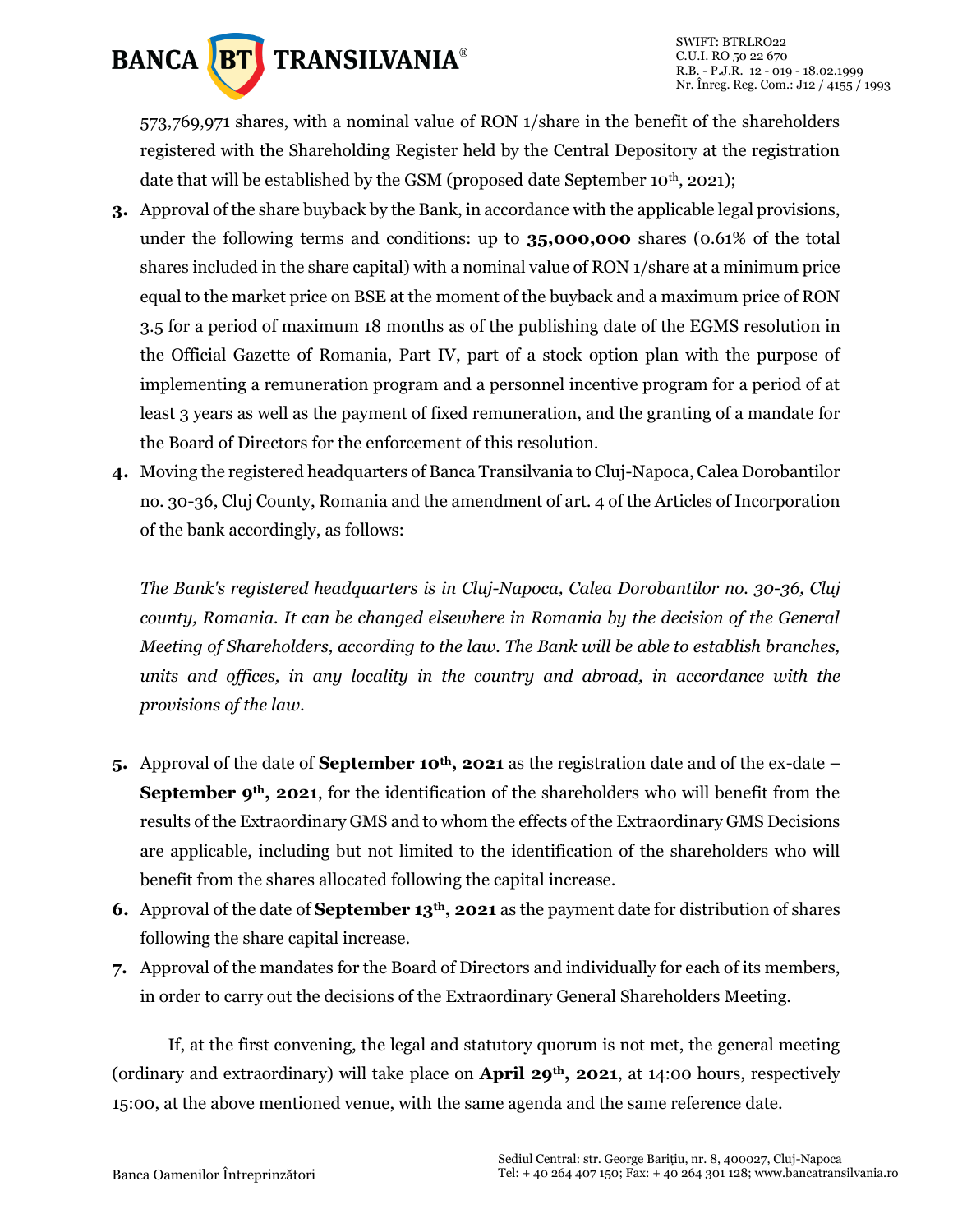

#### **Important information regarding the situation caused by COVID-19**

Considering the evolution of the epidemiological situation caused by the spread of the SARS-CoV-2 coronavirus as well as the limitations regarding the meetings of persons, in order to protect its shareholders, as well as the other participants, Banca Transilvania wants to limit, as much as possible, within the limits of the currently applicable legislative framework, human interactions in relation to the corporate events of the Company, including the general meetings of the shareholders.

In this regard, the Company strongly recommends to the shareholders to use the electronic/remote means of interaction in relation to the Ordinary General Meeting of the Shareholders and, respectively, the Extraordinary General Meeting of the Shareholders, such as:

1. accessing the materials related to the Ordinary General Meeting of the Shareholders and, respectively, to the Extraordinary General Meeting of the Shareholders, on electronic format, rather than in physical copy (on paper), sent by post, courier service or personally at the Company's headquarters. All the materials related to the items on the agenda of the Ordinary General Meeting of Shareholders and, respectively, the Extraordinary General Meeting of Shareholders will be available on the Bank's website (www.bancatransilvania.ro), as mentioned in the present convener;

2. the transmission by the shareholders (i) of the proposals regarding the introduction of new items on the agenda, or, as the case may be, the presentation of draft resolutions for the items included or proposed to be included on the agenda of the Ordinary General Meeting of Shareholders and, respectively, to the Extraordinary General Meeting of the Shareholders, as well as (ii) the questions regarding the Ordinary General Meeting of the Shareholders and, respectively, the Extraordinary General Meeting of the Shareholders, by email, using the built-in extended electronic signature, according to Law no. 455/2001 regarding the electronic signature, to the address actionariat@btrl.ro, according to those mentioned in the present convener, rather than by post, courier services or personally at the Company's registry office;

3. the transmission by the shareholders of the GPAs or, as the case may be, of the SPAs by e-mail, using the built-in extended electronic signature, according to Law no. 455/2001 regarding the electronic signature, to the address actionariat@btrl.ro, according to those mentioned in the present convener, rather than by post, courier services or personally at the Company's registry office;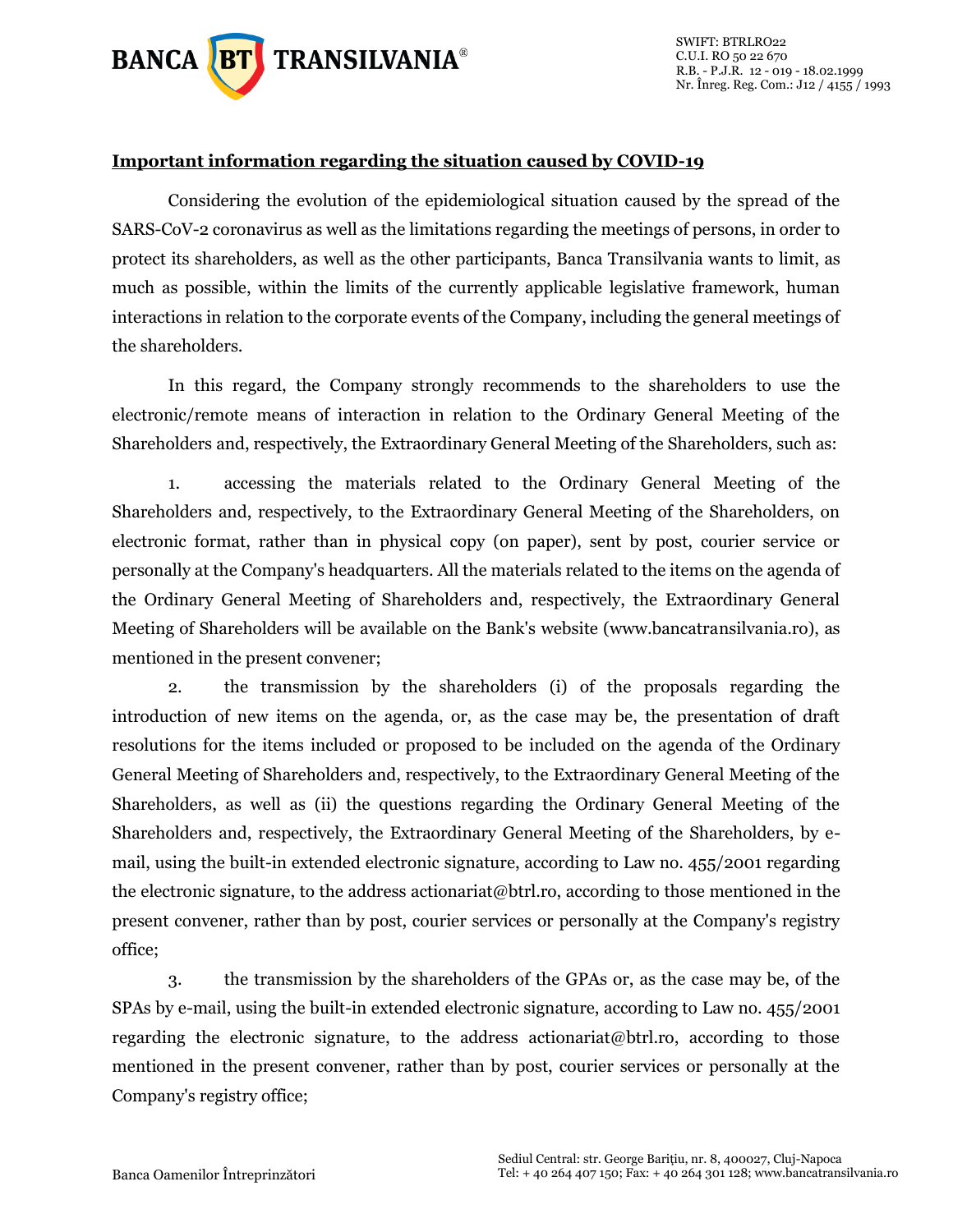

SWIFT: BTRLRO22 C.U.I. RO 50 22 670 R.B. - P.J.R. 12 - 019 - 18.02.1999 Nr. Înreg. Reg. Com.: J12 / 4155 / 1993

4. voting by correspondence and, preferably, by e-mail, using the built-in extended electronic signature, according to Law no. 455/2001 regarding the electronic signature, in respect to the instructions described below in the present convener, rather than by post, courier services or personally at the Company's registry office.

Given the extreme conditions caused by COVID-19, it is preferable that the Ordinary General Meeting of the Shareholders and, respectively, the Extraordinary General Meeting of the Shareholders be carried out without the physical participation of the shareholders (except for the meeting secretaries and the technical secretaries), of course with respect of the rights of the shareholders. In this regard, a separate item was included on the agenda of the Ordinary General Meeting of Shareholders and the Extraordinary General Meeting of Shareholders concerning the election of the meeting secretaries and the technical secretaries, so that they could be elected by correspondence vote.

Depending on the evolution of the situation caused by COVID-19, between the moment of publication of this convening notice and the date of holding the Ordinary General Meeting of Shareholders and, respectively, the Extraordinary General Meeting of Shareholders, we will take the appropriate measures, required or imposed by the authorities, with the appropriate notification of the shareholders of the Company. We also inform you that, if the current restrictions regarding the limitation of the number of participants to events held in confined spaces will be maintained, Banca Transilvania SA will have to apply additional measures for the application of these legal requirements.

Last but not least, we would like to point out that participating in public events/meetings (which comply with the possible limits imposed by the authorities at that time) exposes the participants to a possible contamination with SARS-CoV-2 coronavirus, and the Company and / or its management could not be held responsible for such risk.

#### **GMS Documents:**

The convening notice, the documents to be debated as well as the GMS resolution draft are available, starting with **March, the 28th, 2021**, on the web page of the bank: [\(www.bancatransilvania.ro\)](http://www.bancatransilvania.ro/) or can be obtained by means or forms provided by the legislation in force, at the request of interested shareholders, sent to the e-mail address [actionariat@btrl.ro.](mailto:actionariat@btrl.ro) **The address of the company's registry is Cluj-Napoca, Calea Dorobanţilor no. 30-36, Cluj County, Romania. Any correspondence relating to the GMS (including the**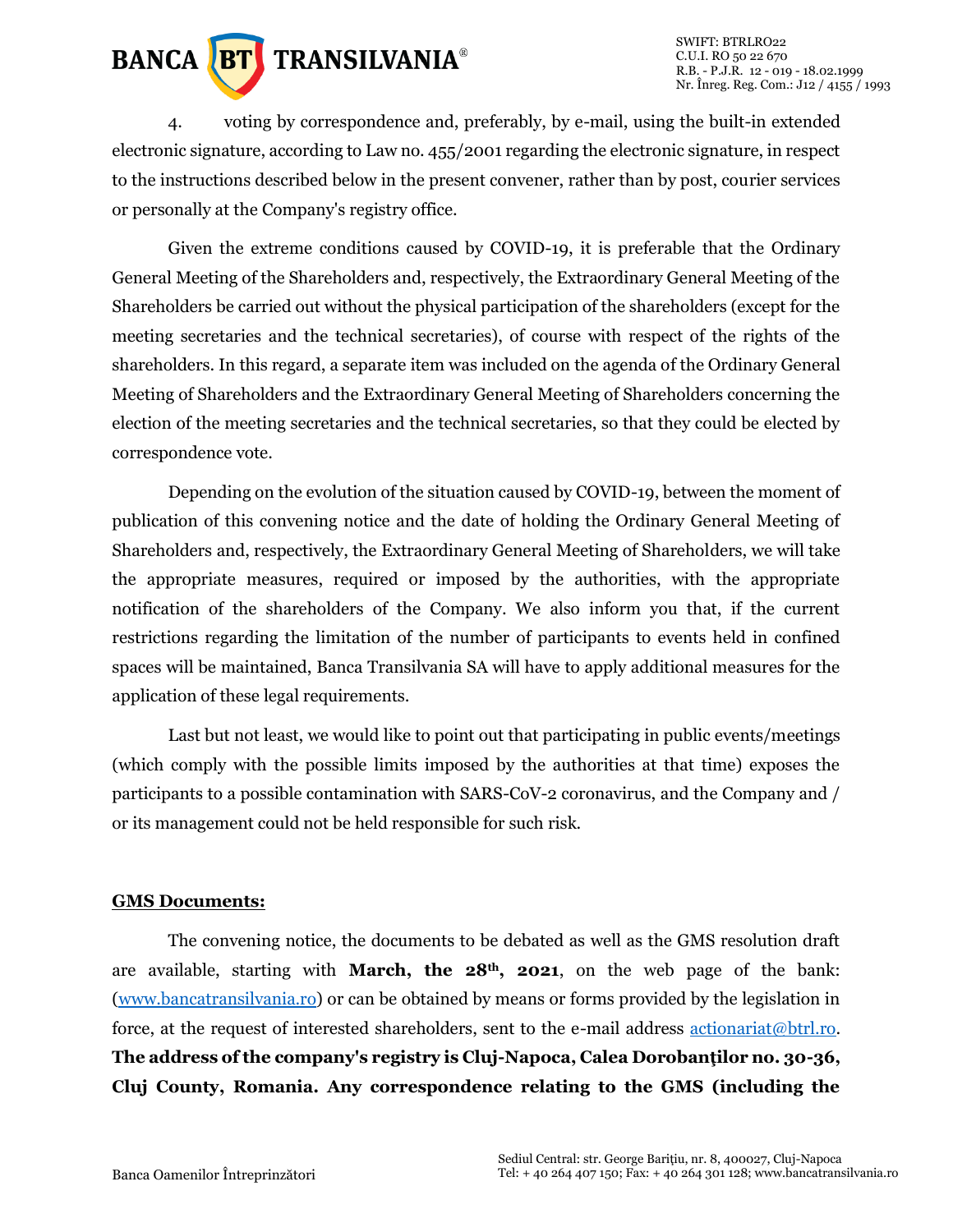

### **communication of GPAs and correspondence voting ballots, together with the related documentation) must be sent to the registry address indicated above.**

The share capital of Banca Transilvania is composed of **5.737.699.709 shares**, each share conferring the right to express one vote within the GMS.

#### **Shareholders' proposals regarding the GMS:**

One or more shareholders having at least 5% of the share capital, individually or jointly, are entitled:

- to introduce new topics on the agenda (provided that each topic is accompanied by a justification or a draft decision proposed to be approved by the general meeting and; such proposal has to be sent to the bank not later than 15 days from the date of publication of the convening notice in the Official Gazette);
- to present draft resolutions for the topics on the agenda or proposed to be included on the agenda of the general meeting (such proposals will be written and sent to the bank not later than 15 days from the date of publication of the convening notice in the Official Gazette).

If appropriate, the revised agenda will be republished by **April 16th, 2021,** according to the law.

The shareholders' proposals and the documents attesting the fulfilment of conditions to exercise the rights mentioned above will be sent as follows:

- through a handwritten document in original sent by post or courier service to the company's registry. The document must be sent in an envelope on which the following is written clearly: "*For the General Meeting of Shareholders of the 28th/29th of April 2021*".

- through a document signed with an extended electronic signature according to the Law no. 455/2001 regarding electronic signatures – sent to  $\frac{\text{actionariat}(\omega \text{btrl},\text{ro}}{\text{v}}$ , with the subject: "*For the General Meeting of Shareholders of the 28/29 of April 2021*".

#### **Questions regarding the GSM:**

The shareholders can submit questions in writing regarding the topics on the agenda together with acts enabling the identification of the shareholder, so that they may reach the registry of the company by April 23rd, 2021**,** at the latest.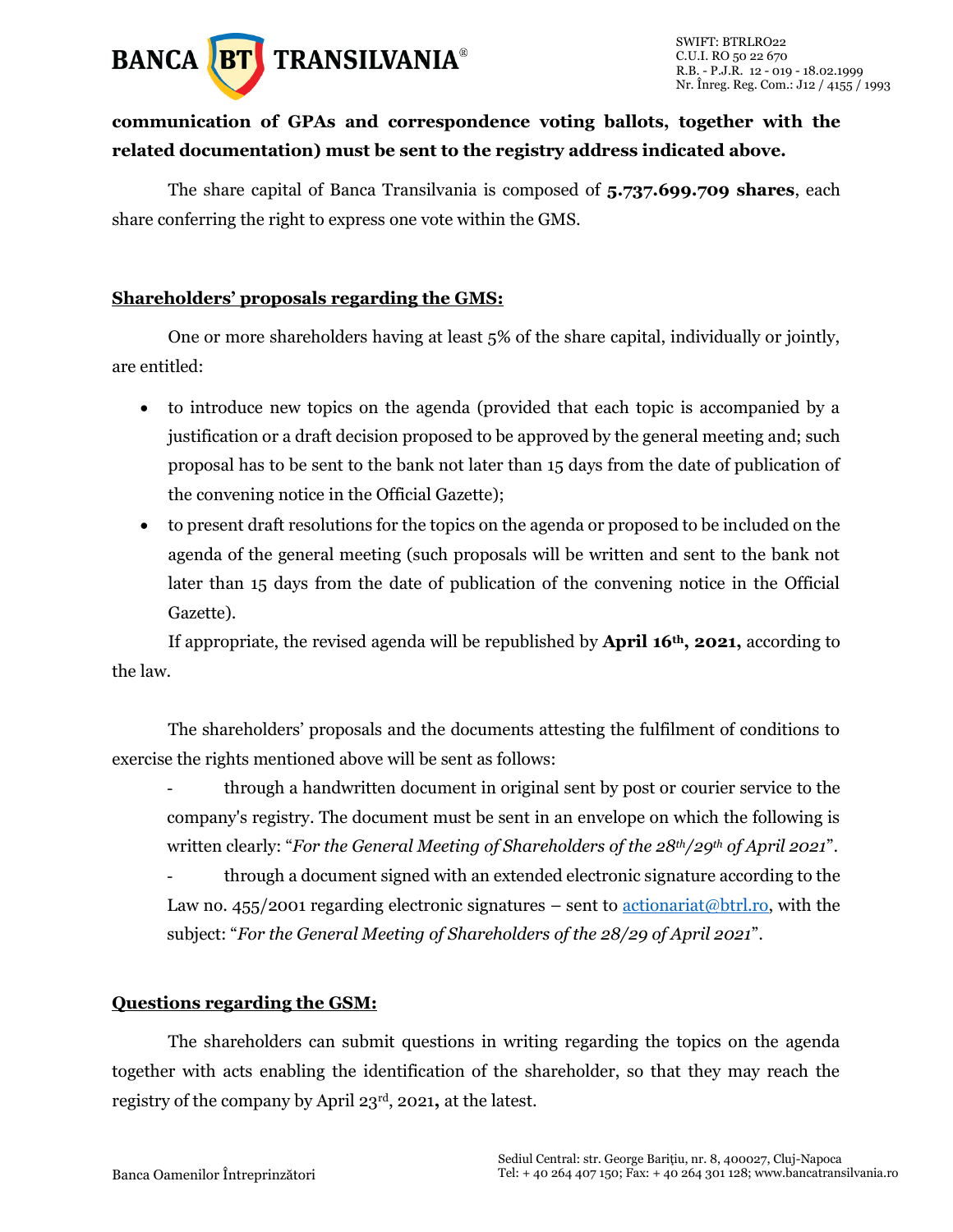

The shareholders questions, along with the related documents, mentioned in this convener may be sent in writing either by post or courier service to the company's registry, in an envelope clearly indicating "*For the General Meeting of Shareholders of the 28th/29th of April 2021*", either by electronic means, using the built-in extended electronic signature, according to Law no. 455/2001 regarding the electronic signature (at the address: [actionariat@btrl.ro\)](mailto:actionariat@btrl.ro), with the subject *"For the General Meetings of the Shareholders of April 28/29 2021"*.

The bank may also reply by posting the answers on the bank's website [\(www.bancatransilvania.ro](http://www.bancatransilvania.ro/)), Investors' Relations Section, FAQ Tab.

#### **Participation in GSM:**

The reference date is **April 19th, 2021**. Only shareholders registered on that date with the Shareholding Register held by the Central Depository will be able to participate and vote in the general meetings.

Shareholders may participate in the general meetings directly (through legal representatives), may be represented by other persons according to the law or may vote by correspondence.

The access of shareholders in the GSM or vote via correspondence is allowed through the direct identification of the individual by an identification document - ID (Identity card or legal equivalent (I.C.) for Romanian citizens or passport/proof of residency for foreign citizens), for natural individuals. For companies, the ID of the legal representative (Identity card or legal equivalent (I.C.) for Romanian citizens or passport/proof of residency for foreign citizens) must be provided.

The quality of the legal representative of a shareholder-company or other entities without legal personality will be determined in accordance with the list of shareholders at the reference, received from the Central Depository or by the participants defined in accordance with the applicable law which provide custody services: a) the account statement which verifies the position of shareholder as well as the number of share held; b) the documents which attest the registration of information regarding the legal representative from the Central Depository/ other participants.

Should the legal representative of the shareholder-company not be mentioned in the shareholders' list at the reference date, then the quality of legal representative is proven through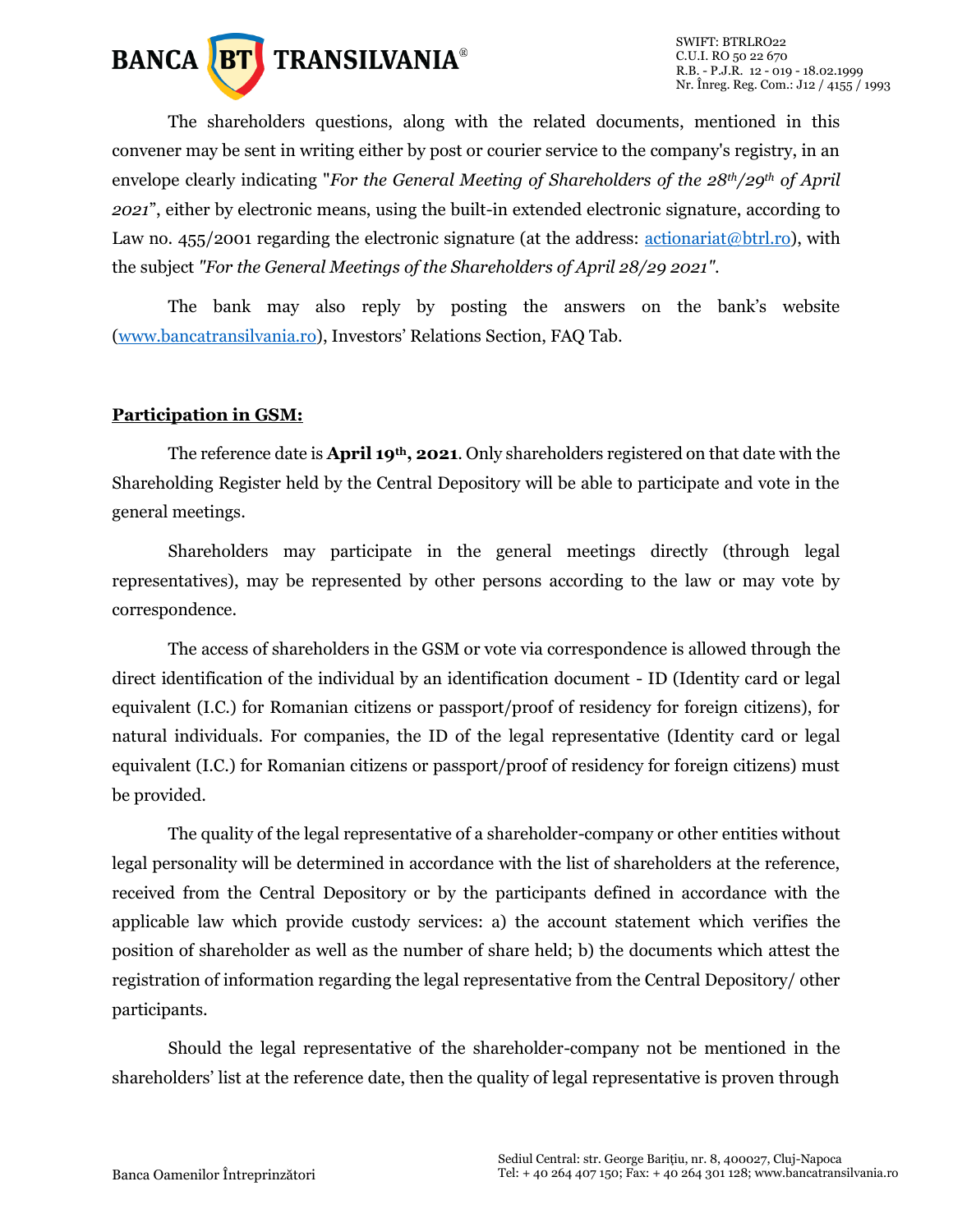

an official document which validates this quality (proof issued by a competent authority, in original or legalized copy, no older than 1 month before the date of the GSM).

The representative of the shareholder-individual must provide proof of identity (Identity card or legal equivalent (I.C.) for Romanian citizens or passport/proof of residency for foreign citizens) as well as a special or general power of attorney signed by the shareholder-individual.

The conventional representative of the shareholders-companies will provide the following proof of identity: identification document of the representative (Identity card or legal equivalent for Romanian citizens or passport/proof of residency for foreign citizens) together with special and general power of attorney signed by the legal representative. Information on power of attorney, general or specific, as well as voting by correspondence are mentioned below.

The documents presented in a foreign language other than English (except for identity documents valid in Romania) shall be accompanied by a translation made by a sworn translator in Romanian or English.

#### **General Power of Attorney**

Before their first use, general power of attorney shall be submitted / sent, in copy, containing the phrase "identical with the original" and with the signature of the representative so that the documents are received at the registry of the company until **April 23rd, 2021, 17:00 (Romanian time), in an envelope clearly indicating "***For the General Meeting of Shareholders of the 28th/29th of April 2021***".**

General Power of Attorney (GPA) in a certified copy will be retained by the Company, having made mention of this in the minutes of the general meeting. General Power of Attorney is valid for a period which may not exceed three years.

The GPA can be sent by e-mail with the extended electronic signature, according to Law. 455/2001 on electronic signature, as amended and supplemented, so it may be received at the registry of the Company until **April 23rd,2021, 17:00 (Romanian time)**, at [actionariat@btrl.ro](mailto:actionariat@btrl.ro), with the subject "*For the General Meeting of Shareholders of the 28th/29th of April 2021*".

To validate the mandate, the agent (conventional representative) must be either an intermediary or a lawyer and the shareholder is their client. Also, the agent must not be a situation of conflict of interest, such as: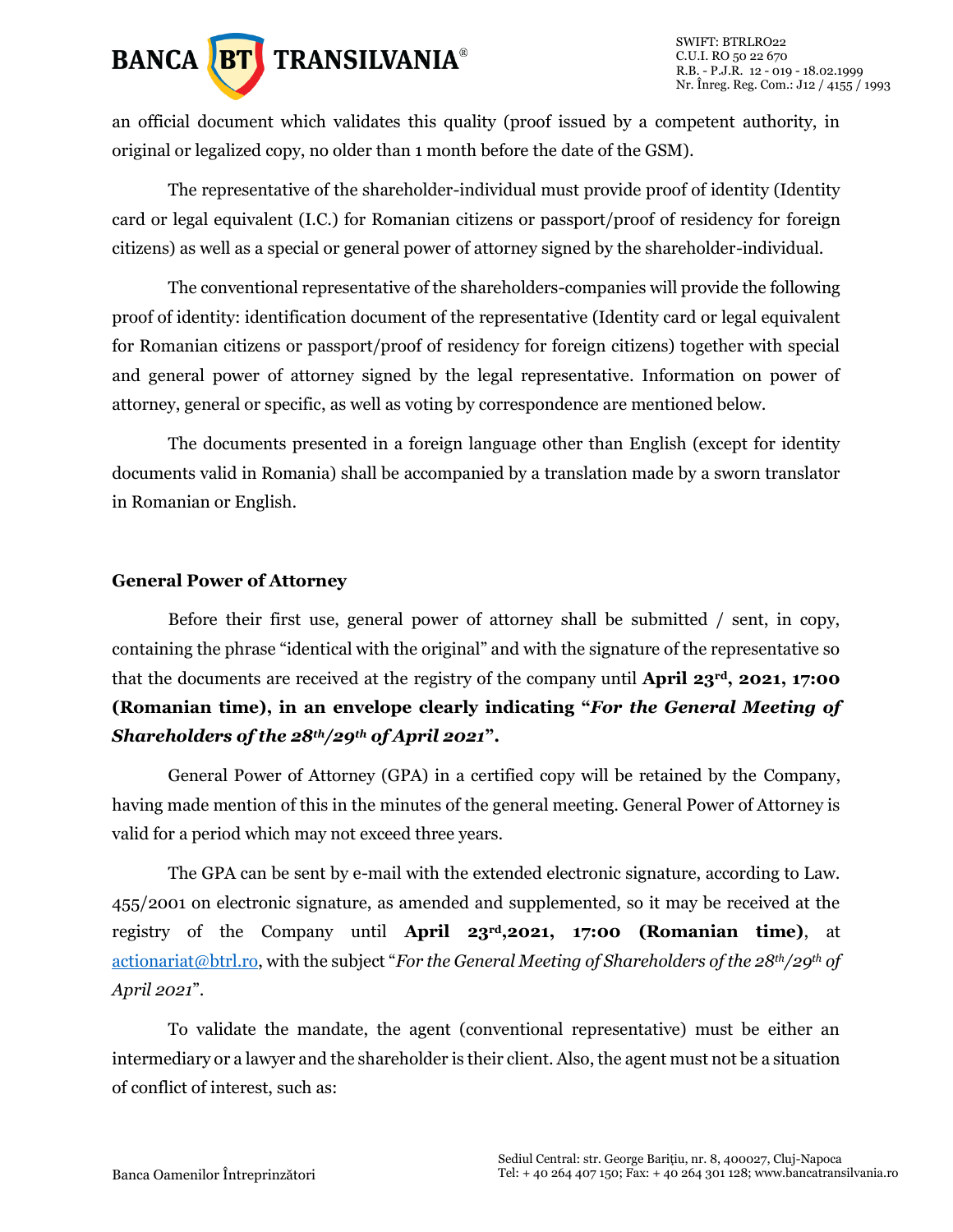

- the agent is the significant shareholder of Banca Transilvania SA or an entity controlled by such shareholder;

- the agent is a member of the management body of Banca Transilvania, a significant shareholder or entity controlled by such shareholder;

- the agent is an employee or an auditor of the company or of a significant shareholder or entity controlled by such a shareholder;

- the agent is a spouse, relative or in-law up to the fourth degree of one of the individuals mentioned above.

The power of attorney cannot be transferred to another person. If the representative is a legal entity, it may exercise its mandate through any person that is part of its governing body or its employees (through proof of quality of representation).

Along with GPA, the shareholders will send the company proof that the agent is either an intermediary or a lawyer and the shareholder is a client thereof.

Also, individual shareholders will send copy of the proof of their identity.

The documents presented in a foreign language other than English (except for identity documents valid in Romania) shall be accompanied by a translation made by a sworn translator in Romanian.

Verification and validation of the GPA submitted to the Company will be conducted by the technical secretaries designated in accordance with the law, who shall safeguard the documents.

#### **Special Power of Attorney (SPA) and correspondence voting ballots**

- 1. The documents necessary for individual shareholders to attend the GSM are:
	- an identification document, if the shareholder attends the meeting in person;
	- a special power of attorney in accordance with the law and the identification document of the representative, if the shareholder is represented by another person;
- 2. The documents necessary for shareholders companies to attend the GSM are:
	- $\circ$  The quality of the legal representative of a shareholder-company or other entities without legal personality will be determined in accordance with the list of shareholders at the reference, received from the Central Depository or by the participants defined in accordance with the applicable law which provide custody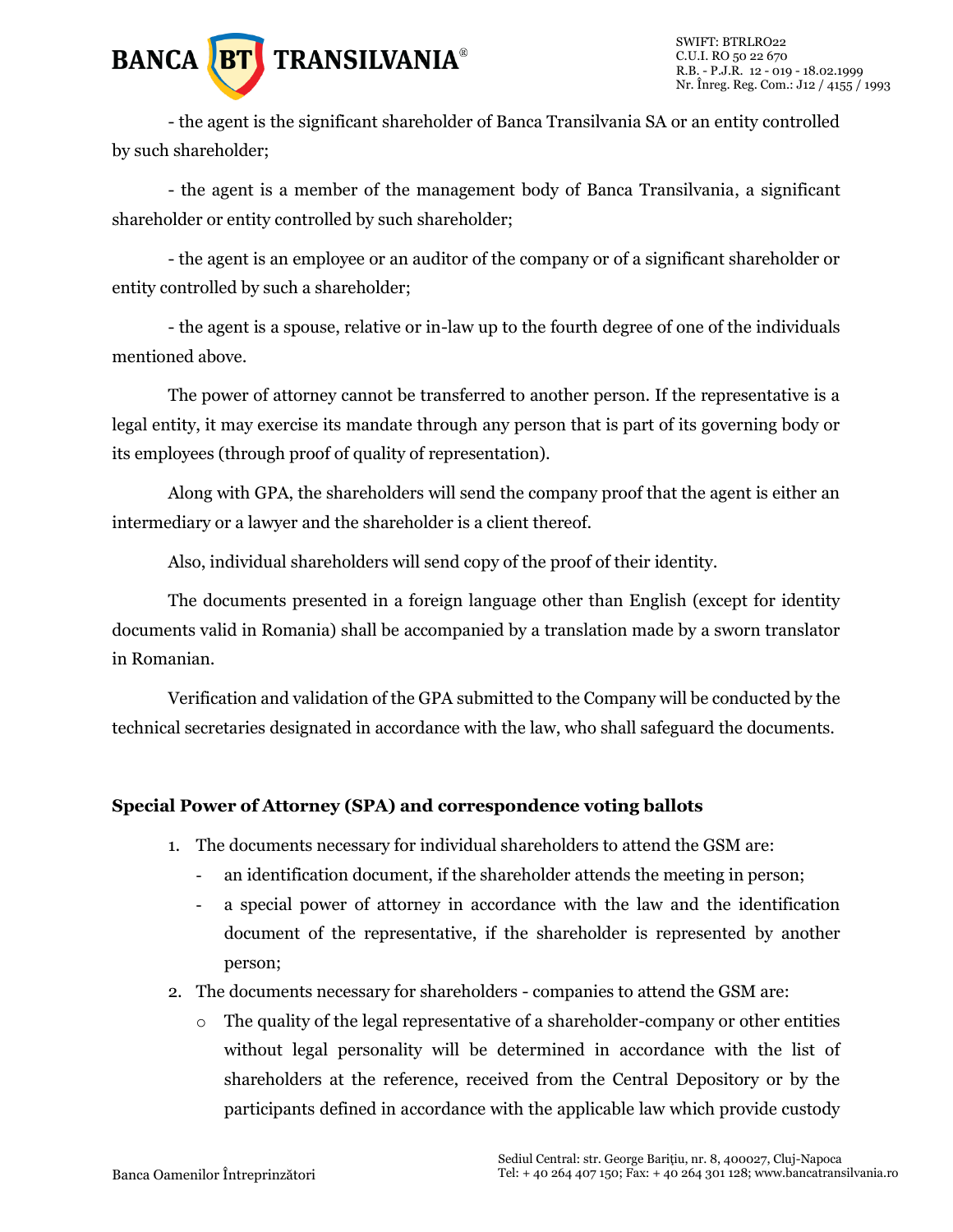

services: a) the account statement which verifies the position of shareholder as well as the number of share held; b) the documents which attest the registration of information regarding the legal representative from the Central Depository/ other participants.

- o Should the legal representative of the shareholder-company not be mentioned in the shareholders' list at the reference date, then the quality of legal representative is proven through an official document which validates this quality (proof issued by a competent authority, in original or legalized copy, no older than 1 month before the date of the GSM).
- o beside the aforementioned document proving the legal representative status of the person signing the power of attorney, the person delegated with representation competence must also present, in accordance with the law, the special or general power of attorney signed by the legal representative of the respective legal entity.

Starting with March 28th, 2021 the special power of attorney forms, respectively those for exercising the right to vote by correspondence will be available at Banca Transilvania's Head Office and the bank's branches/agencies in the country or can be downloaded from the bank's website [\(www.bancatransilvania.ro\)](http://www.bancatransilvania.ro/), in both Romanian and English**.**

After filling in and signing the power of attorney forms, under the sanction of losing the voting right, a copy is to be filed with / sent to the company's registry by **April 23rd, 2021** (in an envelope mentioning "*For the General Meeting of Shareholders of the 28th/29th of April 2021*"), another copy will be given to the authorized person and the third will remain with the shareholder. The power of attorney will be accompanied by a copy of the identification document of the individual shareholder /legal representative of the shareholder-company and for legal entities by an official document certifying the quality of legal representative mandated to sign the power of attorney. The special power of attorney should include the information provided in the special power of attorney form provided by BT specifying the vote for each item on the agenda.

The power of attorney, together with the related documents, mentioned in this convener, may also be transmitted electronically, by e-mail, using the built-in extended electronic signature, according to Law no. 455/2001 regarding the electronic signature, to the e-mail address [actionariat@btrl.ro,](mailto:actionariat@btrl.ro) with the subject *"For the General Meetings of the Shareholders of April 28/29 2021"*.

Credit institutions that provide custody services for the bank's shareholders may sign and transmit the GPAs / SPAs by mail on behalf of their clients, based on the rights conferred onto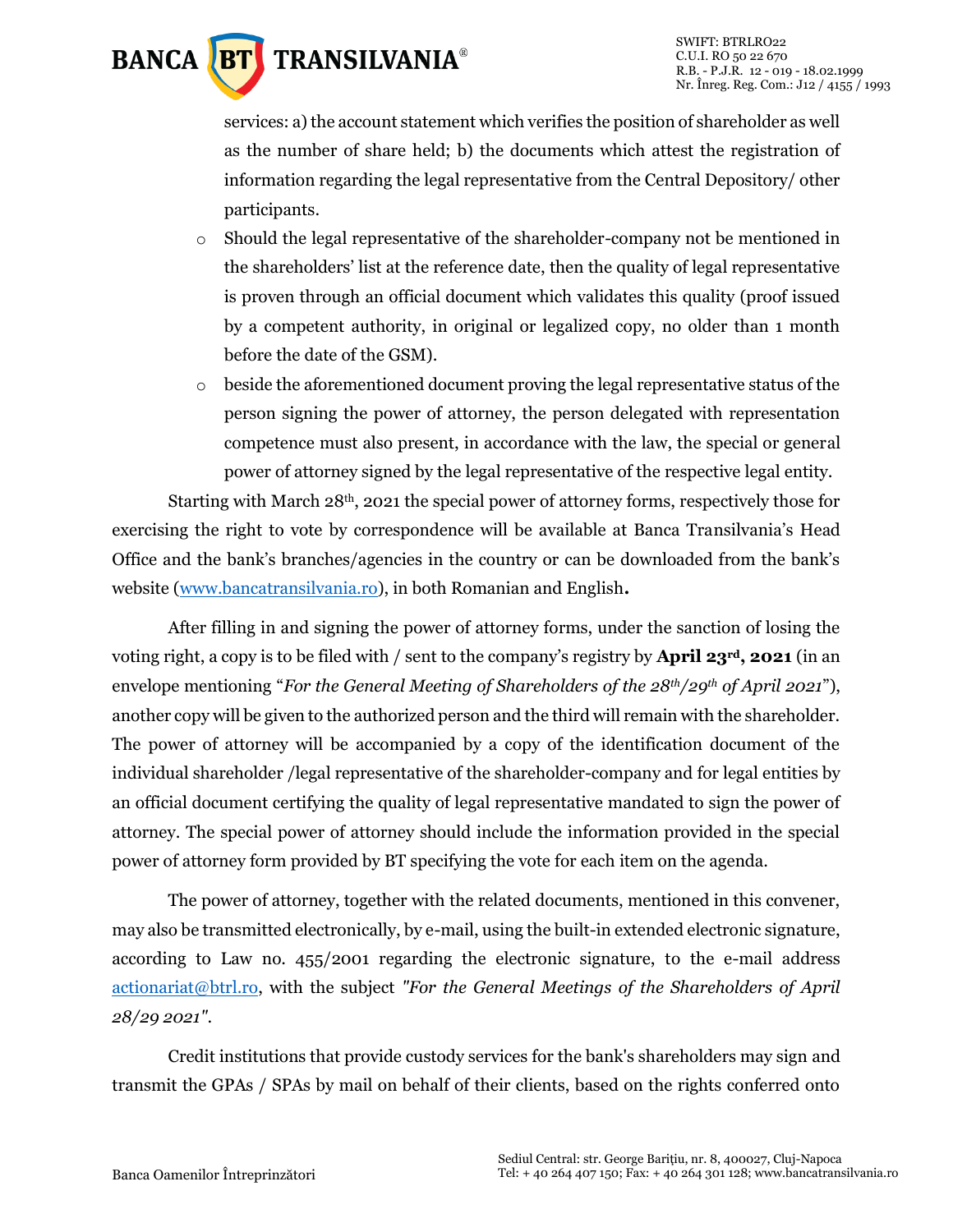

them by the custody contracts as well as the exact voting instructions received from customers for such a GSM.

In this case, the SPAs/ correspondence voting ballots shall be accompanied by an affidavit issued by the credit institution which received the power of representation by the SPA, which establishes that:

(a) the credit institution provides custody services for said shareholder;

(b) the instructions contained within the power of attorney) are identical to the instructions from the SWIFT message received by the credit institution in order to vote on behalf of the shareholder.

The SPAs /correspondence voting forms and the before mentioned affidavit issued by the credit institution that received power of representation through the SPA must be submitted at the company's registry in original, signed, as appropriate, or transmitted by e-mail to [actionariat@btrl.ro](mailto:actionariat@btrl.ro) without the fulfilment of other formalities related to the form of these documents, within the deadlines mentioned above.

The shareholders registered on the reference date may vote by correspondence, before the General Shareholders Meeting, using the voting form put at their disposal on the bank's web site or at Banca Transilvania Head Office, starting with March 28<sup>th</sup>, 2021. The correspondence voting form can be sent with the built-in extended electronic signature, according to Law no. 455/2001 regarding the electronic signature, accompanied by the copy of the identity document (for individual shareholders) or of the registration certificate of the shareholder (for shareholderscompanies), according to the law, to the e-mail address actionariat@btrl.ro, with the subject "*For the General Shareholders Meeting from April 28th/29th, 2021*" at the latest on **April 23rd, 2021, at 17.00 (Romanian time)**, or original, at the Company's registry. The correspondence voting form legalized by a public notary and a copy of the identification document (for individual shareholders) or shareholders' registration certificate (for shareholders-companies) will be transmitted in original form to the Company's registry by **April 23rd, 2021, 17:00 (Romanian time)** at the latest, stating clearly on the envelope "*For the General Meeting of Shareholders of the 28th/29th of April 2021*".

Centralization, verification and custody of the correspondence voting ballots, as well as the verification and validation of the powers of attorney submitted to the company will be conducted by the technical secretaries named in accordance with the law, who shall safeguard the